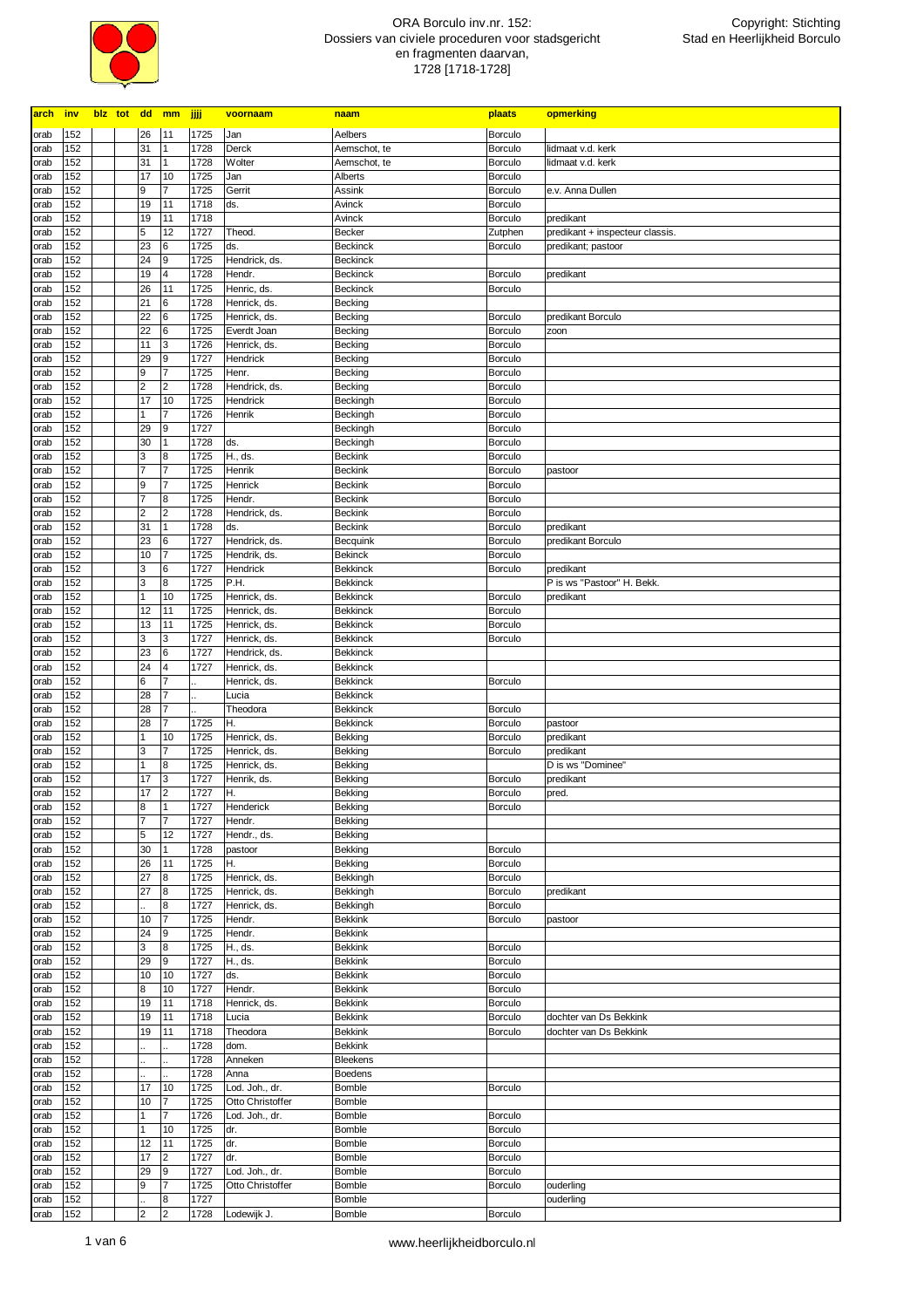

| <b>arch</b>  | inv        |  |                  | blz tot dd mm         | jjjj         | voornaam               | <b>naam</b>          | plaats             | opmerking                                             |
|--------------|------------|--|------------------|-----------------------|--------------|------------------------|----------------------|--------------------|-------------------------------------------------------|
| orab         | 152        |  | 26               | 11                    | 1725         | dr.                    | Bomble               | <b>Borculo</b>     |                                                       |
| orab         | 152        |  | 29               | 9                     | 1727         | dr.                    | Bomble               | <b>Borculo</b>     |                                                       |
| orab         | 152        |  | 10               | 10                    | 1727         | dr.                    | Bomble               | <b>Borculo</b>     |                                                       |
| orab         | 152        |  | 28               | $\overline{7}$        |              | Christoffer            | Bomble               |                    |                                                       |
| orab         | 152        |  | 28               | 7                     | 1725         | Otto Christoffel       | Bomble               | <b>Borculo</b>     | ouderling                                             |
| orab         | 152        |  | 19               | 11                    | 1718         | Jan                    | Bornegoor            | <b>Borculo</b>     |                                                       |
| orab         | 152        |  | 19               | 11                    | 1718         | G.J.                   | Bosch                | <b>Borculo</b>     |                                                       |
| orab         | 152        |  | 30               | 11                    | 1728         | Arent Jan              | <b>Brukers</b>       | <b>Borculo</b>     | diaken                                                |
| orab         | 152        |  | 1                | $\boldsymbol{8}$      | 1725         | S. Laur.               | Brun, le             | Zutphen            | inspecteur v.d. classis                               |
| orab         | 152        |  | 10               | 17                    | 1725         | Laur.                  | Brun, le             | Zutphen            | inspecteur v.d. classis                               |
| orab         | 152        |  | 17               | Iз                    | 1727         |                        | Brunneman            |                    |                                                       |
| orab         | 152        |  |                  | 8                     | 1727         |                        | <b>Bushof</b>        |                    |                                                       |
| orab         | 152        |  | 31               | 11                    | 1728         | Henr.                  | Chosij               | Borculo            | lidmaat v.d. kerk                                     |
| orab         | 152        |  | 31               | $\vert$ 1             | 1728         | Derck                  | Crijstjers           | <b>Borculo</b>     | onduidelijk, lidmaat v.d. kerk                        |
| orab         | 152        |  | 28               | 17<br>17              | 1725         | Roeloff                | Croenen              | <b>Borculo</b>     |                                                       |
| orab<br>orab | 152<br>152 |  | 28<br>3          | 6                     | 1727         | Willemina<br>Evert Jan | Cuijpers             | <b>Borculo</b>     |                                                       |
| orab         | 152        |  | 24               | 4                     | 1727         | Evert Jan              | Dam, van<br>Dam, van |                    |                                                       |
| orab         | 152        |  | 10               | 17                    | 1725         | Henderina              | Dassel, van          |                    |                                                       |
| orab         | 152        |  | 27               | 8                     | 1725         | Henr.                  | Dassel, van          | <b>Borculo</b>     | gerechtsbode                                          |
| orab         | 152        |  | 7                | 8                     | 1725         | Hendrina               | Dassel, van          | <b>Borculo</b>     |                                                       |
| orab         | 152        |  | 26               | 11                    | 1725         | Hendrina               | Dassel, van          | <b>Borculo</b>     | e.v. Israel Janssen                                   |
| orab         | 152        |  |                  |                       | 1728         | Hendrina               | Dassel, van          |                    |                                                       |
| orab         | 152        |  | 27               | 8                     | 1725         | Henr.                  | Dassel, van          | Borculo            | gerechtsbode                                          |
| orab         | 152        |  | 29               | g                     | 1727         | Hendrina               | Dassel, van          | <b>Borculo</b>     |                                                       |
| orab         | 152        |  | 9                | 17                    | 1725         | Willem                 | Dassel, van          | <b>Borculo</b>     | e.v. Willemina Engels                                 |
| orab         | 152        |  | 9                | 17                    | 1725         | Hendrina               | Dassel, van          | Borculo            |                                                       |
| orab         | 152        |  | $\overline{2}$   | $\overline{2}$        | 1728         | Hendrina               | Dassel, van          | <b>Borculo</b>     |                                                       |
| orab         | 152        |  | 26               | 11                    | 1725         | Henderina              | Dassel, van          | Borculo            |                                                       |
| orab         | 152        |  | 28               | $\overline{7}$        |              | Hendrina               | Dassel, van          | Borculo            | e.v. Israel Janssen                                   |
| orab         | 152        |  | 17               | 10                    | 1725         | Hendryna               | Dasselt, van         | Borculo            |                                                       |
| orab         | 152        |  | 19               | 11                    | 1718         | Janna                  | Deseker              | <b>Borculo</b>     |                                                       |
| orab         | 152        |  |                  |                       | 1728         | Janna                  | Deseker              |                    |                                                       |
| orab         | 152        |  | 9                | 17                    | 1725         | Anna                   | Dullen               | Borculo            | e.v. Gerrit Assink                                    |
| orab         | 152        |  | 19               | 11                    | 1718         | Anna Catharina         | Dunnekes             | Borculo            |                                                       |
| orab         | 152        |  | 29               | 9                     | 1727         | Berend                 | Ebbekinck            |                    |                                                       |
| orab         | 152        |  | $\boldsymbol{9}$ | 17                    | 1725         | Berent                 | Ebbekink             | <b>Borculo</b>     |                                                       |
| orab         | 152        |  | $\overline{2}$   | $\overline{2}$        | 1728         | Barent                 | Ebbekink             | <b>Borculo</b>     |                                                       |
| orab         | 152        |  | 31               | 11                    | 1728         | Yan                    | Elderijck            | <b>Borculo</b>     | lidmaat v.d. kerk                                     |
| orab         | 152        |  |                  | $\boldsymbol{8}$<br>6 | 1727         |                        | Elsen, van           |                    | lid v.d. classis                                      |
| orab         | 152<br>152 |  | 21<br>1          | 10                    | 1728<br>1725 | Engbert<br>Engbert     | Engels               | <b>Borculo</b>     |                                                       |
| orab<br>orab | 152        |  | 22               | 6                     | 1725         | Engbert                | Engels<br>Engels     | Borculo            | smid; e.v. Armgard Lucaz<br>smid; e.v. Armgart Lucasz |
| orab         | 152        |  | 3                | 17                    | 1725         | Engbert                | Engels               | <b>Borculo</b>     |                                                       |
| orab         | 152        |  | 10               | 17                    | 1725         | Willemina              | Engels               |                    |                                                       |
| orab         | 152        |  | 10               | 17                    | 1725         | Engelbert              | Engels               |                    |                                                       |
| orab         | 152        |  | 27               | $\boldsymbol{8}$      | 1725         | Engbert                | Engels               | Borculo            | smid                                                  |
| orab         | 152        |  | 17               | 10                    | 1725         | Hendr.                 | Engels               | Borculo            |                                                       |
| orab         | 152        |  | 17               | 10                    | 1725         | Engbert                | Engels               | Borculo            |                                                       |
| orab         | 152        |  | 10               | $\overline{7}$        | 1725         | Willemina              | Engels               | <b>Borclo</b>      |                                                       |
| orab         | 152        |  | 11               | 3                     | 1726         | Engbert                | Engels               | <b>Borculo</b>     |                                                       |
| orab         | 152        |  | 27               | 8                     | 1725         | Engbert                | Engels               | Borculo            | smid                                                  |
| orab         | 152        |  | 29               | 9                     | 1727         | Engbert                | Engels               | <b>Borculo</b>     | smid                                                  |
| orab         | 152        |  | 29               | 9                     | 1727         | Hendik                 | Engels               | Borculo            | kuiper                                                |
| orab         | 152        |  | $\overline{7}$   | 17                    | 1725         | Engbert                | Engels               | <b>Borculo</b>     |                                                       |
| orab         | 152        |  | 9                | 7                     | 1725         | Engbert                | Engels               | Borculo            |                                                       |
| orab         | 152        |  | 9                | 17                    | 1725         | Willemina              | Engels               | <b>Borculo</b>     | e.v. Willem van Dassel                                |
| orab         | 152        |  | 9                | 7                     | 1725         | Hendrik                | Engels               | <b>Borculo</b>     | kuiper; broer v. Willemina                            |
| orab         | 152        |  | $\overline{7}$   | 8                     | 1725         | Engbert                | Engels               | <b>Borculo</b>     |                                                       |
| orab         | 152        |  | $\overline{2}$   | $\overline{2}$        | 1728         | Engbert                | Engels               | Borculo            |                                                       |
| orab         | 152        |  | $\overline{2}$   | $\overline{2}$        | 1728         | Hend.                  | Engels               | Borculo            |                                                       |
| orab<br>orab | 152<br>152 |  | 15<br>28         | 3<br>7                | 1728         | Hendrik<br>Engbert     | Engels<br>Engels     | Borculo<br>Borculo |                                                       |
|              | 152        |  | 28               | 17                    |              | Henrick                | Engels               | <b>Borculo</b>     | kuiper                                                |
| orab         | 152        |  | 28               | 7                     | 1725         | Henric                 | Engels               | Borculo            | kuiper                                                |
| orab<br>orab | 152        |  | 9                | 7                     | 1725         | Hendrik                | Florijn              | Borculo            |                                                       |
| orab         | 152        |  | 26               | 11                    | 1725         | Henric                 | Florijn              | Borculo            |                                                       |
| orab         | 152        |  | 19               | 4                     | 1728         | Ant.                   | Friesekolck          | Zutphen            | als voorbeeld                                         |
| orab         | 152        |  | 31               | 1                     | 1728         | Hendrick               | Funderinck           | Borculo            | lidmaat v.d Kerk                                      |
| orab         | 152        |  | 12               | 11                    | 1725         | dr.                    | Gelder               | <b>Borculo</b>     |                                                       |
| orab         | 152        |  | 17               | 10                    | 1725         | Fr.W.                  | Gelder, van          | Borculo            |                                                       |
| orab         | 152        |  | 1                | 7                     | 1726         | Fr.W.                  | Gelder, van          | <b>Borculo</b>     |                                                       |
| orab         | 152        |  | 1                | 10                    | 1725         | dr.                    | Gelder, van          | Borculo            |                                                       |
| orab         | 152        |  | 19               | 11                    | 1718         | Henrik                 | Gelder, van          | Borculo            | fiscaal                                               |
| orab         | 152        |  | 2                | $\overline{2}$        | 1728         | Wybe                   | Gerbens              | Friesland          | oude zaak v. Fries Hof                                |
| orab         | 152        |  | 31               | 11                    | 1728         |                        | Greef, de            | Borculo            | organist                                              |
| orab         | 152        |  | 29               | 9                     | 1727         | Η.                     | Greeff, de           | Borculo            |                                                       |
| orab         | 152        |  | 30               | 11                    | 1728         | Herman                 | Greeff, de           | <b>Borculo</b>     | organist                                              |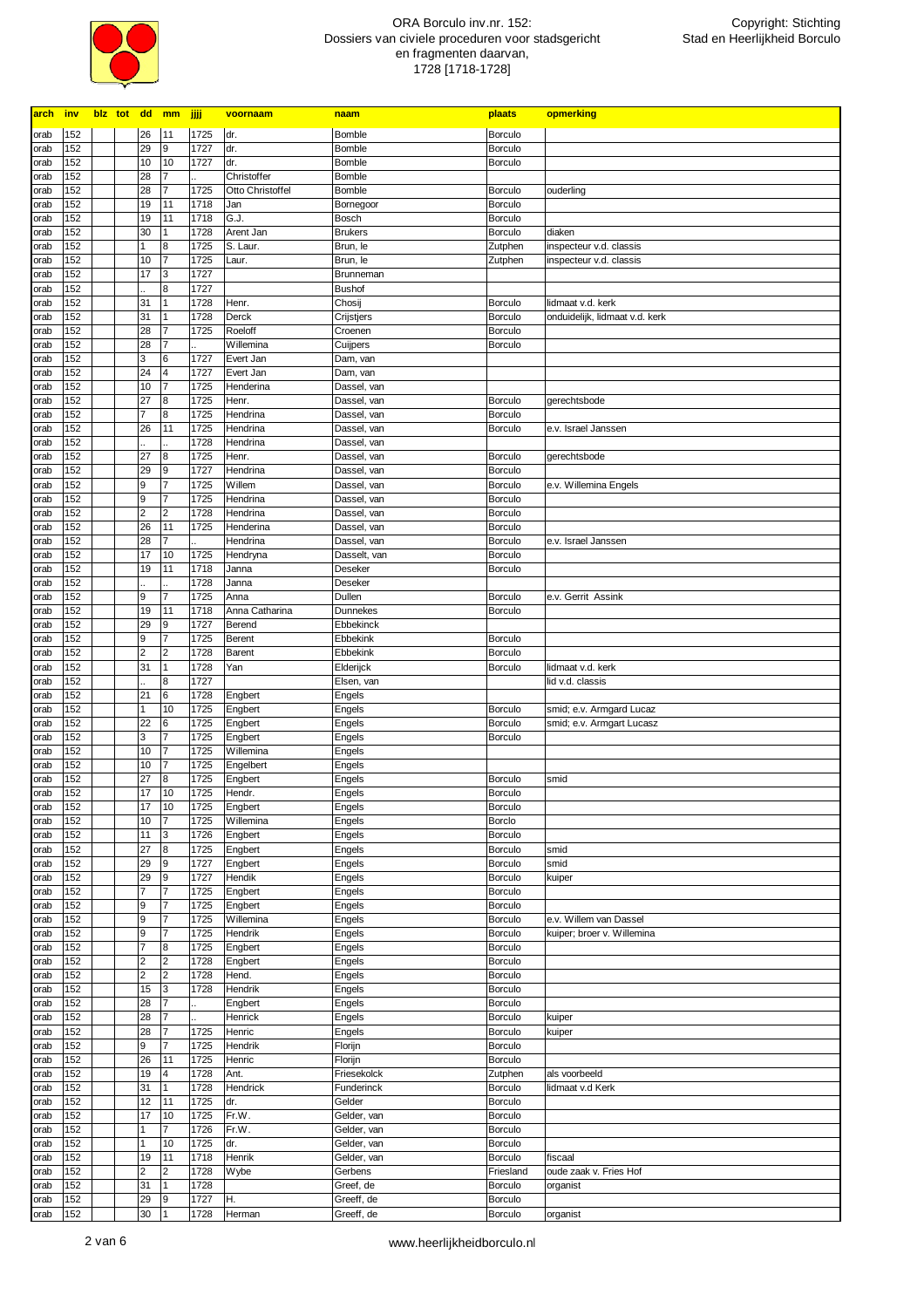

| arch inv     |            |  |                         | blz tot dd mm jjjj      |              | voornaam             | naam                | plaats                    | opmerking                                                                                                        |
|--------------|------------|--|-------------------------|-------------------------|--------------|----------------------|---------------------|---------------------------|------------------------------------------------------------------------------------------------------------------|
| orab         | 152        |  | 24                      | 9                       | 1725         | Daniel, dr.          | Haack               |                           |                                                                                                                  |
| orab         | 152        |  | 19                      | 11                      | 1718         | Barent               | Haegens             | <b>Borculo</b>            |                                                                                                                  |
| orab         | 152        |  | 12                      | 11                      | 1725         | Daniel, dr.          | Haek                |                           |                                                                                                                  |
| orab         | 152        |  | 8                       | 10                      | 1727         | Daniel, dr.          | Haek                | <b>Borculo</b>            |                                                                                                                  |
| orab         | 152        |  |                         | 8                       | 1727         |                      | Haerd               |                           | lid v.d. classis                                                                                                 |
| orab         | 152        |  | 23                      | $\,$ 6                  | 1727         | Harm.                | Haesebroeck sr.     |                           |                                                                                                                  |
| orab         | 152        |  | 5                       | 11                      | 1726         | Johan, dr.           | Haesebroek          |                           |                                                                                                                  |
| orab         | 152        |  | 19                      | 4                       | 1728         |                      | Haesebroek          | <b>Borculo</b>            | secret.                                                                                                          |
| orab         | 152        |  | 19                      | 11                      | 1718         | <b>B</b> arent       | Hagens              | <b>Borculo</b>            |                                                                                                                  |
| orab         | 152        |  | 23                      | 6                       | 1727         | Harm.                | Hasebroek sr.       | Zutphen                   |                                                                                                                  |
| orab         | 152        |  |                         | $\mathbf{1}$            | 1728         | Hendersken           | Hassinck            |                           |                                                                                                                  |
| orab<br>orab | 152<br>152 |  | 31<br>19                | 4                       | 1728<br>1728 | Reijner<br>Elisabeth | Heijck<br>Hendricks | <b>Borculo</b>            | onduidelijk, lidmaat v.d. kerk<br>oude zaak van 1711                                                             |
| orab         | 152        |  | 31                      | 1                       | 1728         |                      | Hertogh             | <b>Borculo</b>            | waarnemer kerkdienst voor Ds Bekking                                                                             |
| orab         | 152        |  | 31                      | 1                       | 1728         | Hendrijck            | Heyenck             | <b>Borculo</b>            | lidmaat v.d. kerk                                                                                                |
| orab         | 152        |  | 24                      | 9                       | 1725         | Engele               | Holdijcks           |                           | vroedvrouw                                                                                                       |
| orab         | 152        |  | 30                      | 1                       | 1728         | Gerrit               | Holtkamp            | <b>Borculo</b>            | diaken                                                                                                           |
| orab         | 152        |  | 19                      | 11                      | 1718         |                      | Immink              | <b>Borculo</b>            | predikant                                                                                                        |
| orab         | 152        |  |                         | 8                       | 1727         |                      | Jager, de           |                           | lid v.d. classis                                                                                                 |
| orab         | 152        |  | 29                      | 9                       | 1727         | Israel               | Jans                | <b>Borculo</b>            |                                                                                                                  |
| orab         | 152        |  | $\overline{7}$          | 8                       | 1725         | Israel               | Jansen              | <b>Borculo</b>            | ouderling                                                                                                        |
| orab         | 152        |  | $\overline{\mathbf{c}}$ | $\overline{\mathbf{c}}$ | 1728         | Irael                | Jansen              | <b>Borculo</b>            | schoenmaker                                                                                                      |
| orab         | 152        |  | 26                      | 11                      | 1725         | Israel               | Janssen             | <b>Borculo</b>            | e.v. Hendrina van Dassel                                                                                         |
| orab         | 152        |  | 28                      | $\overline{7}$          |              | Israel               | Janssen             | <b>Borculo</b>            | e.v. Hendrina van Dassel                                                                                         |
| orab         | 152        |  | 19                      | 11                      | 1718         | Ds                   | Juiminck            | <b>Borculo</b>            |                                                                                                                  |
| orab         | 152<br>152 |  | 19                      | 11<br>$\overline{7}$    | 1718<br>1725 | Johanna<br>Roeloff   | Klinkenberg, van    | Borculo<br><b>Borculo</b> |                                                                                                                  |
| orab<br>orab | 152        |  | 28<br>29                | 9                       | 1727         | Hendrik              | Kreunen<br>Kuiper   | Borculo                   | voerman/karman                                                                                                   |
| orab         | 152        |  | 31                      | 1                       | 1728         | Jurrien              | Lefers              | <b>Borculo</b>            | kerkmeester                                                                                                      |
| orab         | 152        |  | 31                      | $\mathbf{1}$            | 1728         | Yurrjen              | Leffers             | Borculo                   | ondertekening                                                                                                    |
| orab         | 152        |  | 31                      | $\mathbf{1}$            | 1728         | Yurrjen              | Leffers             | <b>Borculo</b>            | lidmaat v.d. kerk                                                                                                |
| orab         | 152        |  | 28                      | $\overline{7}$          |              | Geertruijd           | Leuitinck           | <b>Borculo</b>            |                                                                                                                  |
| orab         | 152        |  | 19                      | 11                      | 1718         | graaf                | Lijmburg enz., van  | <b>Borculo</b>            |                                                                                                                  |
| orab         | 152        |  | 19                      | 11                      | 1718         | Fr                   | Limborgh, van       | <b>Borculo</b>            |                                                                                                                  |
| orab         | 152        |  | 29                      | 9                       | 1727         | Geertruid            | Loitink             | <b>Borculo</b>            | e.v. Jan Wissinck                                                                                                |
| orab         | 152        |  | 19                      | 11                      | 1718         | Geertruijt           | Lubbers             | <b>Borculo</b>            |                                                                                                                  |
| orab         | 152        |  | 21                      | 6                       | 1728         | Armgard              | Lucas               |                           |                                                                                                                  |
| orab         | 152        |  | 23                      | 6                       | 1727         | Ermgard              | Lucas               |                           |                                                                                                                  |
| orab         | 152        |  | 22                      | 6                       | 1725         | Armgard              | Lucas               | <b>Borculo</b>            |                                                                                                                  |
| orab         | 152        |  | 10                      | $\overline{7}$          | 1725         | Armgard              | Lucas               | <b>Borculo</b>            |                                                                                                                  |
| orab         | 152        |  | 10                      | 7                       | 1725         | Hermannus            | Lucas               |                           |                                                                                                                  |
| orab         | 152<br>152 |  | 3<br>24                 | 8<br>9                  | 1725<br>1725 | Armgard<br>Armgard   | Lucas               |                           |                                                                                                                  |
| orab<br>orab | 152        |  | 27                      | 8                       | 1725         | Armgard              | Lucas<br>Lucas      | <b>Borculo</b>            |                                                                                                                  |
| orab         | 152        |  | 10                      | 7                       | 1725         | Harmen               | Lucas               | <b>Borculo</b>            |                                                                                                                  |
| orab         | 152        |  | 11                      | 3                       | 1726         | Armgart              | Lucas               | <b>Borculo</b>            |                                                                                                                  |
| orab         | 152        |  |                         | 7                       | 1726         | Armgard              | Lucas               | <b>Borculo</b>            |                                                                                                                  |
| orab         | 152        |  | 3                       | $\bf{8}$                | 1725         | Armgard              | Lucas               | <b>Borculo</b>            |                                                                                                                  |
| orab         | 152        |  | 27                      | $\overline{8}$          | 1725         | Armgard              | Lucas               | <b>Borculo</b>            |                                                                                                                  |
| orab         | 152        |  | 12                      | 11                      | 1725         | Armgard              | Lucas               | Borculo                   |                                                                                                                  |
| orab         | 152        |  | 26                      | 11                      | 1725         | Armgard              | Lucas               | Borculo                   |                                                                                                                  |
| orab         | 152        |  | 17                      | 3                       | 1727         | Armgard              | Lucas               | Borculo                   |                                                                                                                  |
| orab         | 152        |  | 3                       | $\mathbf{3}$            | 1727         | Armgard              | Lucas               | Borculo                   |                                                                                                                  |
| orab         | 152        |  | 17                      | $\overline{2}$          | 1727         | Armgard              | Lucas               | Borculo                   |                                                                                                                  |
| orab<br>orab | 152<br>152 |  | 8<br>29                 | $\mathbf{1}$<br>9       | 1727<br>1727 | Armgard<br>Armgard   | Lucas<br>Lucas      | Borculo<br>Borculo        |                                                                                                                  |
| orab         | 152        |  | 29                      | 9                       | 1727         | Hermannus            | Lucas               | Borculo                   | broer v. Armgard                                                                                                 |
| orab         | 152        |  | $\overline{7}$          | $\overline{7}$          | 1725         | Armgard              | Lucas               | Borculo                   |                                                                                                                  |
| orab         | 152        |  | 9                       | $\overline{7}$          | 1725         | Harman               | Lucas               | Borculo                   | broer v. Armgard                                                                                                 |
| orab         | 152        |  | 9                       | $\overline{7}$          | 1725         | Armgard              | Lucas               | Borculo                   |                                                                                                                  |
| orab         | 152        |  | 9                       | $\overline{7}$          | 1725         | Armgard              | Lucas               | Borculo                   |                                                                                                                  |
| orab         | 152        |  | $\overline{7}$          | 8                       | 1725         | Armgard              | Lucas               | Borculo                   |                                                                                                                  |
| orab         | 152        |  | 7                       | $\overline{7}$          | 1727         | Armgard              | Lucas               |                           |                                                                                                                  |
| orab         | 152        |  | 23                      | $\,$ 6                  | 1727         | Armgard              | Lucas               |                           |                                                                                                                  |
| orab         | 152        |  | 24                      | $\overline{4}$          | 1727         | Ermgard              | Lucas               |                           |                                                                                                                  |
| orab         | 152        |  | 2                       | $\overline{2}$          | 1728         | Armgard              | Lucas               | Borculo                   |                                                                                                                  |
| orab         | 152        |  | $\mathbf 2$             | $\overline{c}$          | 1728         | Hermannus            | Lucas               | Borculo                   |                                                                                                                  |
| orab         | 152        |  | 30                      | 1                       | 1728         | Armgard              | Lucas               | Borculo                   |                                                                                                                  |
| orab         | 152        |  | 30                      | 1                       | 1728         | Armgard              | Lucas               | <b>Borculo</b>            |                                                                                                                  |
| orab         | 152        |  | 26                      | 11                      | 1725         | Armgard              | Lucas               | <b>Borculo</b>            | aantekening dat op 30 sept. '25 't kind v. Armg. Lucas is gedoopt<br>door Ds Abbink uit Groenlo, genaamd Hendrik |
| orab         | 152        |  | 31                      |                         | 1728         | Armgard              | Lucas               | <b>Borculo</b>            |                                                                                                                  |
| orab         | 152        |  | 19                      | $\overline{4}$          | 1728         | Armgart              | Lucas               | Borculo                   |                                                                                                                  |
| orab         | 152        |  | 26                      | 11                      | 1725         | Armgard              | Lucas               | <b>Borculo</b>            |                                                                                                                  |
| orab         | 152        |  | 29                      | 9                       | 1727         | Armgart              | Lucas               | <b>Borculo</b>            |                                                                                                                  |
| orab         | 152        |  | 10                      | 10                      | 1727         | Armgat               | Lucas               | <b>Borculo</b>            | ook Armgard                                                                                                      |
| orab         | 152        |  | 8                       | 10                      | 1727         | Armgard              | Lucas               | Borculo                   |                                                                                                                  |
| orab         | 152        |  | 30                      | $\bf 6$                 | 1725         | Armgard              | Lucas               | Borculo                   |                                                                                                                  |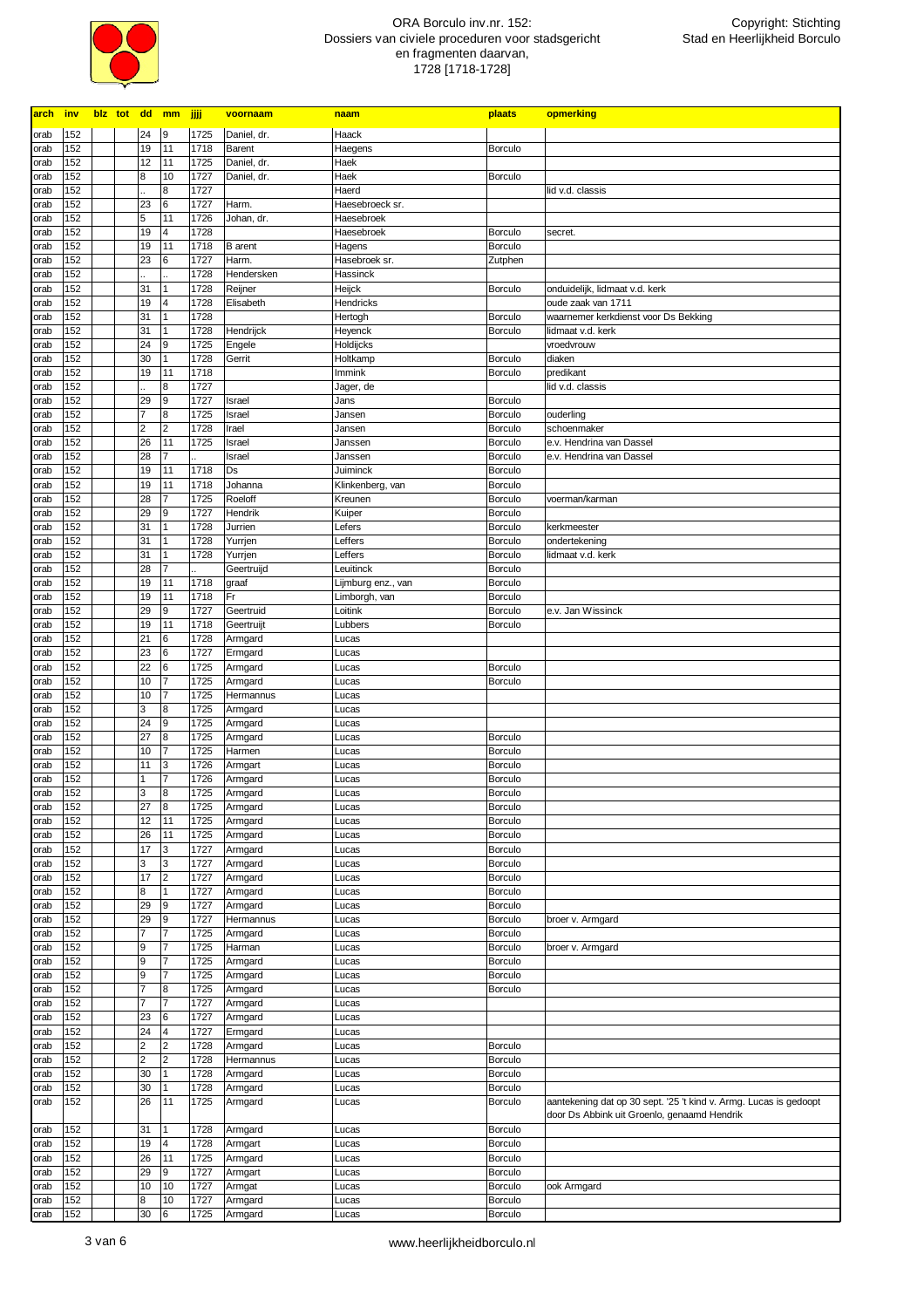

| arch         | <b>inv</b> | blz tot dd mm |                      |                                  | jjjj         | voornaam             | naam                     | plaats                           | opmerking                                     |
|--------------|------------|---------------|----------------------|----------------------------------|--------------|----------------------|--------------------------|----------------------------------|-----------------------------------------------|
| orab         | 152        |               | 28                   |                                  | 1725         | Armgard              | Lucas                    | Borculo                          |                                               |
| orab         | 152        |               |                      |                                  | 1728         | Armgard              | Lucas                    |                                  |                                               |
| orab         | 152        |               | 3                    | 6                                | 1727         | Ermgard              | Lucass                   | <b>Borculo</b>                   |                                               |
| orab         | 152<br>152 |               | 22<br>22             | 6<br>6                           | 1725<br>1725 | Armgart              | Lucasz                   | <b>Borculo</b>                   | e.v. Engbert Engels                           |
| orab<br>orab | 152        |               | 1                    | 10                               | 1725         | Armgard<br>Armgard   | Lucasz<br>Lucaz          | <b>Borculo</b>                   | e.v. Engbert Engels                           |
| orab         | 152        |               | 23                   | 6                                | 1725         | Armgard              | Lucaz                    | <b>Borculo</b>                   | dienstmeid bij ds Beckinck                    |
| orab         | 152        |               | 3                    | $\overline{7}$                   | 1725         | Armgard              | Lucaz                    | <b>Borculo</b>                   |                                               |
| orab         | 152        |               | 27                   | 8                                | 1725         | Armgard              | Lucaz                    | <b>Borculo</b>                   |                                               |
| orab         | 152        |               | 17                   | 10                               | 1725         | Armgart              | Lucaz                    | <b>Borculo</b>                   |                                               |
| orab         | 152<br>152 |               | 1<br>9               | 10<br>$\overline{7}$             | 1725<br>1725 | Armgard<br>Harmannus | Lucaz<br>Luckas          | <b>Borculo</b><br><b>Borculo</b> | ondertekening                                 |
| orab<br>orab | 152        |               | 17                   | 10                               | 1725         | Armkart              | Luijkas                  | <b>Borculo</b>                   | ondertekening                                 |
| orab         | 152        |               | 28                   |                                  |              | Geertruijd           | Luijtinck                |                                  |                                               |
| orab         | 152        |               | 28                   | 7                                |              | Geertruijt           | Luitinck                 | <b>Borculo</b>                   | vrouw v. Jan Wissink                          |
| orab         | 152        |               |                      |                                  | 1728         | Geertruijt           | Lutteken Veldinck        |                                  |                                               |
| orab         | 152<br>152 |               | 31                   | 8<br>1                           | 1727<br>1728 | Hendrick             | Maedt, ter<br>Maedt, ter | <b>Borculo</b>                   | ouderling en gemeensman<br>lidmaa t v.d. kerk |
| orab<br>orab | 152        |               |                      | 8                                | 1727         | Henr.                | Massing                  | <b>Borculo</b>                   | ouderling                                     |
| orab         | 152        |               | 21                   | 6                                | 1728         | Anthonius            | Matthaus                 |                                  |                                               |
| orab         | 152        |               | 23                   | $6\phantom{.}6$                  | 1727         |                      | Meulen, van der          |                                  |                                               |
| orab         | 152        |               | 17                   | $\overline{2}$                   | 1727         |                      | Moijderman               | <b>Borculo</b>                   |                                               |
| orab         | 152        |               | 29                   | 9                                | 1727         |                      | Moijderman               | <b>Borculo</b>                   |                                               |
| orab         | 152<br>152 |               | 10<br>8              | 10<br>10                         | 1727<br>1727 | dr.                  | Moijderman<br>Moijderman | <b>Borculo</b><br><b>Borculo</b> |                                               |
| orab<br>orab | 152        |               | 17                   | 3                                | 1727         | Α.                   | Muijderman               | <b>Borculo</b>                   | burgemeester                                  |
| orab         | 152        |               | $\overline{7}$       | 7                                | 1727         |                      | Muijderman               |                                  |                                               |
| orab         | 152        |               | 31                   | $\mathbf{1}$                     | 1728         | Joost                | Muller                   | Borculo                          | lidmaat v.d. kerk                             |
| orab         | 152        |               | $\mathbf 2$          | $\overline{2}$                   | 1728         | Lyske                | Nijsink                  |                                  | oude zaak van 26 juni 1661                    |
| orab         | 152        |               | 3                    | 6                                | 1727         | G.                   | Noorth, op ten           |                                  | Opten Noorth?                                 |
| orab<br>orab | 152<br>152 |               | 23<br>3              | 6<br>6                           | 1727<br>1727 | J.L.F.<br>J.L.F.     | Olmius<br>Olmius         | <b>Borculo</b><br><b>Borculo</b> | secret.<br>secret.                            |
| orab         | 152        |               | 1                    | 10                               | 1725         | J.L.F.               | Olmius                   | <b>Borculo</b>                   | secret.                                       |
| orab         | 152        |               | 23                   | 6                                | 1725         | J.L.F., dr.          | Olmius                   | <b>Borculo</b>                   | secret.                                       |
| orab         | 152        |               | 3                    | 7                                | 1725         | G.L.F., dr.          | Olmius                   | <b>Borculo</b>                   |                                               |
| orab         | 152        |               | 10                   | 7                                | 1725         | J.L.F., dr.          | Olmius                   | <b>Borculo</b>                   | secret.                                       |
| orab         | 152<br>152 |               | 3<br>24              | 8<br>9                           | 1725<br>1725 | J.L.T., dr.          | Olmius                   |                                  | secret.                                       |
| orab<br>orab | 152        |               | 27                   | 8                                | 1725         | dr.<br>J.L.T.        | Olmius<br>Olmius         | <b>Borculo</b>                   |                                               |
| orab         | 152        |               | 17                   | 10                               | 1725         | J.L.T.               | Olmius                   | <b>Borculo</b>                   | secret.                                       |
| orab         | 152        |               | 11                   | 3                                | 1726         | J.L.T.               | Olmius                   | <b>Borculo</b>                   | secret                                        |
| orab         | 152        |               | 1                    | $\overline{7}$                   | 1726         | G.L.T.               | Olmius                   | <b>Borculo</b>                   | secret.                                       |
| orab         | 152        |               | 3<br>1               | 8                                | 1725         | J.L.T., dr.          | Olmius                   | <b>Borculo</b>                   |                                               |
| orab<br>orab | 152<br>152 |               | 12                   | 10<br>11                         | 1725<br>1725 | dr.<br>dr.           | Olmius<br>Olmius         | <b>Borculo</b><br><b>Borculo</b> |                                               |
| orab         | 152        |               | 5                    | 11                               | 1726         | J.L.T., dr.          | Olmius                   |                                  | secret.                                       |
| orab         | 152        |               | 17                   | 3                                | 1727         |                      | Olmius                   | <b>Borculo</b>                   | secretaris                                    |
| orab         | 152        |               | 3                    | 3                                | 1727         | dr.                  | Olmius                   | <b>Borculo</b>                   | secret.                                       |
| orab         | 152        |               | 8                    | 11                               | 1727         | G.L.F.               | Olmius                   |                                  |                                               |
| orab<br>orab | 152<br>152 |               | 29<br>$\overline{7}$ | $\mathsf g$<br>$\overline{7}$    | 1727<br>1725 | J.L.T., dr.          | Olmius<br>Olmius         | <b>Borculo</b><br>Borculo        | secret.<br>secret.                            |
| orab         | 152        |               | 9                    | $\overline{7}$                   | 1725         | J.L.F., dr.          | Olmius                   | <b>Borculo</b>                   | secret.                                       |
| orab         | 152        |               | 9                    | $\overline{7}$                   | 1725         | J.L.T., dr.          | Olmius                   | <b>Borculo</b>                   | secret                                        |
| orab         | 152        |               | $\overline{7}$       | $\overline{7}$                   | 1727         | J.L.T., dr.          | Olmius                   |                                  |                                               |
| orab         | 152        |               | 23                   | $\bf 6$                          | 1727         | J.L.T.               | Olmius                   |                                  |                                               |
| orab<br>orab | 152<br>152 |               | 2<br>26              | $\overline{\mathbf{c}}$<br>11    | 1728<br>1725 | G.L.T.<br>G.L.F.     | Olmius<br>Olmius         | <b>Borculo</b><br><b>Borculo</b> | secre                                         |
| orab         | 152        |               | 10                   | 10                               | 1727         | dr.                  | Olmius                   | <b>Borculo</b>                   | secret.                                       |
| orab         | 152        |               | 8                    | 10                               | 1727         |                      | Olmius                   | <b>Borculo</b>                   |                                               |
| orab         | 152        |               | 28                   | $\overline{7}$                   |              | J.L.t.               | Olmius                   | <b>Borculo</b>                   | secret.                                       |
| orab         | 152        |               | 28                   | $\overline{7}$                   | 1725         | J.L.T.               | Olmius                   | <b>Borculo</b>                   | secret.                                       |
| orab         | 152        |               | 24                   | 4                                | 1727         | G.                   | Opten Noort              |                                  |                                               |
| orab<br>orab | 152<br>152 |               | 19<br>17             | 11<br>3                          | 1718<br>1727 | T.                   | Reen<br>Rosbach          | <b>Borculo</b>                   |                                               |
| orab         | 152        |               | 19                   | 11                               | 1718         | Anneken              | Schapers                 | <b>Borculo</b>                   |                                               |
| orab         | 152        |               |                      | 8                                | 1727         | Abr. Jac             | Schluiter                | Zutphen                          | scriba                                        |
| orab         | 152        |               |                      | 8                                | 1727         |                      | Schmizs                  |                                  | lid v.d. classis                              |
| orab         | 152        |               | 29                   | 9                                | 1727         | Joost, dr.           | Schoemaeker              | <b>Borculo</b>                   | advocaat                                      |
| orab         | 152        |               | 3                    | 3                                | 1727         | J., dr.              | Schoemaker               | <b>Borculo</b>                   |                                               |
| orab<br>orab | 152<br>152 |               | 10<br>10             | $\overline{7}$<br>$\overline{7}$ | 1725<br>1725 | vrouw<br>vrouw       | Scholten<br>Scholten     | <b>Borculo</b>                   |                                               |
| orab         | 152        |               | 7                    | $\overline{7}$                   | 1725         |                      | Scholten                 | <b>Borculo</b>                   | schoolmeester; e.v. Helena Wittener           |
| orab         | 152        |               | 10                   | $\overline{7}$                   | 1725         | dr.                  | Schomaeker               |                                  |                                               |
| orab         | 152        |               | 1                    | 10                               | 1725         | J.                   | Schomaker                | <b>Borculo</b>                   |                                               |
| orab         | 152        |               | 22                   | $\,$ 6                           | 1725         | Joost, dr.           | Schomaker                | <b>Borculo</b>                   |                                               |
| orab         | 152        |               | 3                    | $\overline{7}$                   | 1725         | Joost, dr.           | Schomaker                | <b>Borculo</b>                   |                                               |
| orab<br>orab | 152<br>152 |               | 27<br>11             | $\bf8$<br>3                      | 1725<br>1726 | Joost, dr.<br>H.     | Schomaker<br>Schomaker   | <b>Borculo</b><br>Borculo        | advocaat                                      |
|              |            |               |                      |                                  |              |                      |                          |                                  |                                               |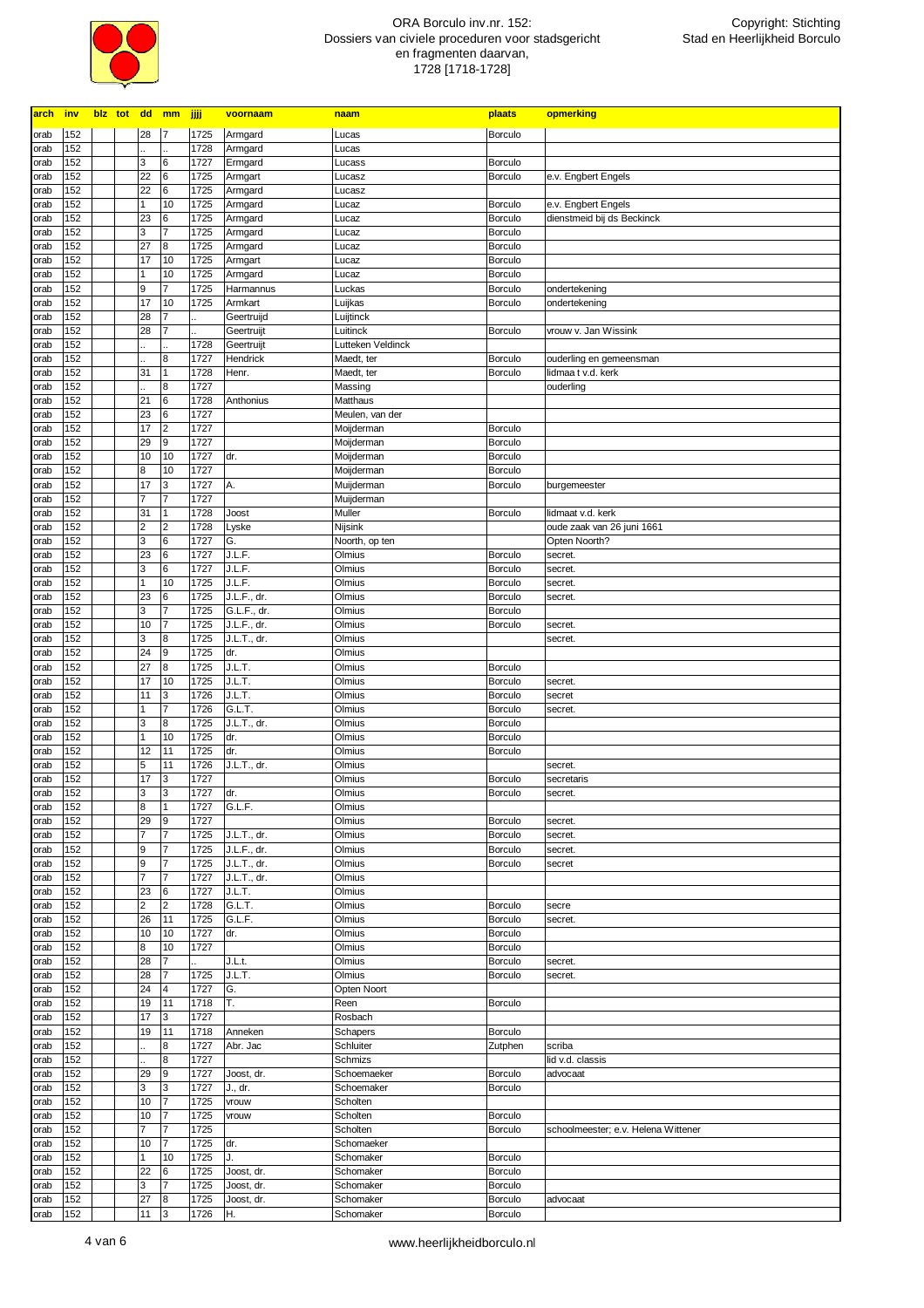

| arch         | <b>inv</b> |  | blz tot dd mm           |                         | <b>JJJ</b>   | voornaam             | naam                 | plaats             | opmerking                                               |
|--------------|------------|--|-------------------------|-------------------------|--------------|----------------------|----------------------|--------------------|---------------------------------------------------------|
| orab         | 152        |  | 27                      | 8                       | 1725         | Joost, dr.           | Schomaker            | <b>Borculo</b>     | advocaat                                                |
| orab         | 152        |  | 1                       | 10                      | 1725         | Joost, dr.           | Schomaker            | Borculo            |                                                         |
| orab         | 152        |  | 13                      | 11                      | 1725         | Joost, dr.           | Schomaker            | Borculo            |                                                         |
| orab         | 152        |  | 17                      | 3                       | 1727         | Joost, dr.           | Schomaker            | Borculo            | advocaat                                                |
| orab         | 152        |  | 17                      | $\overline{2}$          | 1727         | Joost, dr.           | Schomaker            | <b>Borculo</b>     |                                                         |
| orab         | 152        |  | 29                      | 9                       | 1727         | dr.                  | Schomaker            | <b>Borculo</b>     |                                                         |
| orab         | 152        |  | 8                       | 10                      | 1727         | J.                   | Schomaker            |                    | dezefde zaak: zwanger maken v. Armgard door Ds Becking  |
| orab         | 152        |  | 23                      | 6                       | 1727         | J.                   | Schomaker            |                    | stadhouder Gr.Zutphen                                   |
| orab         | 152        |  | 24                      | $\overline{4}$          | 1727         | J.                   | Schomaker            |                    | stadhouder                                              |
| orab         | 152        |  | 2                       | $\overline{2}$          | 1728         | dr.                  | Schomaker            | <b>Borculo</b>     |                                                         |
| orab         | 152        |  | 19                      | $\overline{4}$          | 1728         | Η.                   | Schomaker            | <b>Borculo</b>     |                                                         |
| orab         | 152        |  | 10                      | 10                      | 1727         | Joost, dr.           | schomaker            | <b>Borculo</b>     |                                                         |
| orab         | 152        |  | 15                      | 3                       | 1728         | Joost, dr.           | Schomaker            | <b>Borculo</b>     |                                                         |
| orab         | 152        |  | 31                      | $\vert$ 1               | 1728         | Herman               | schotharst           | <b>Borculo</b>     | lidmaat v.d. kerk                                       |
| orab         | 152        |  | 7                       | 7                       | 1725         | Henk                 | Schothorst           | <b>Borculo</b>     | stiefvader v. Helena W.                                 |
| orab         | 152        |  |                         |                         | 1728         | Antonij              | Schuddeboxer         |                    |                                                         |
| orab         | 152        |  |                         |                         | 1728         | Petronella           | Sijbille             |                    |                                                         |
| orab         | 152        |  | 3                       | $\overline{7}$          | 1725         | Paul                 | Smies                |                    | gerechtsbode                                            |
| orab         | 152        |  | 10                      | 7                       | 1725         | Paul                 | Smies                |                    |                                                         |
| orab         | 152        |  | 17                      | 10                      | 1725         | Hendr.               | Smit                 | <b>Borculo</b>     | karman                                                  |
| orab         | 152        |  | 28                      |                         | 1725         | Henrick              | Smit                 | <b>Borculo</b>     |                                                         |
| orab         | 152        |  | 28                      | 7                       | 1725         | Henrick              | Smit                 | <b>Borculo</b>     |                                                         |
| orab         | 152        |  | 23                      | 6                       | 1727         | B.F.                 | Solner               |                    | voorletters onzeker                                     |
| orab         | 152        |  | 8                       | $\vert$ 1               | 1727         | J.                   | Solner               | Zutphen            |                                                         |
| orab         | 152        |  | 23                      | 6                       | 1727         | J.                   | Solner               |                    |                                                         |
| orab         | 152        |  | 19                      | $\overline{4}$          | 1728         | Petronella           | Sooren, van          | Zutphen            | oude zaak v. febr. 1716 te Zut.                         |
| orab         | 152        |  | 23                      | 6                       | 1725         |                      | Spancker             | Borculo            |                                                         |
| orab         | 152        |  | 3                       | $\overline{7}$          | 1725         |                      | Spancker             | <b>Borculo</b>     |                                                         |
| orab         | 152        |  | 3                       | 8                       | 1725         |                      | Spancker             |                    |                                                         |
| orab         | 152        |  | 3                       | 8                       | 1725         |                      | Spancker             | Borculo            |                                                         |
| orab         | 152        |  | 27                      | 8                       | 1725         |                      | Spancker             | <b>Borculo</b>     | burgem.                                                 |
| orab         | 152        |  | 1                       | 10                      | 1725         |                      | Spancker             | Borculo            |                                                         |
| orab         | 152        |  | 3                       | 3                       | 1727         | Fr.                  | Spancker             | Borculo            | burgem.                                                 |
| orab         | 152        |  | 17                      | $\overline{2}$          | 1727         | Fr.                  | Spancker             | Borculo            | burgem.                                                 |
| orab         | 152        |  | 29                      | 9                       | 1727         | Fr.                  | Spancker             | Borculo            | burgem.                                                 |
| orab         | 152        |  | 10                      | $\overline{7}$          | 1725         |                      | Spanker              | <b>Borculo</b>     |                                                         |
| orab         | 152        |  | 24                      | 9                       | 1725         |                      | Spanker              |                    |                                                         |
| orab         | 152        |  | 27                      | 8                       | 1725         | burgem.              | Spanker              | <b>Borculo</b>     |                                                         |
| orab         | 152        |  | 5                       | 11                      | 1726         |                      | Spanker              |                    |                                                         |
| orab         | 152        |  | $\overline{7}$          | $\overline{7}$          | 1725         |                      | Spanker              | <b>Borculo</b>     |                                                         |
| orab         | 152        |  | 9                       | 17                      | 1725         |                      | Spanker              | <b>Borculo</b>     |                                                         |
| orab         | 152        |  | 9                       | $\overline{7}$          | 1725         |                      | Spanker              | <b>Borculo</b>     |                                                         |
| orab         | 152        |  | 29                      | 9                       | 1727         |                      | Spanker              | <b>Borculo</b>     |                                                         |
| orab<br>orab | 152<br>152 |  | 8<br>19                 | 10<br>11                | 1727<br>1718 |                      | Spanker<br>Spanker   | Borculo<br>Borculo |                                                         |
| orab         | 152        |  | 21                      | $6\phantom{.}6$         | 1728         | J.                   | Stam                 |                    | chirurgijn                                              |
| orab         | 152        |  | 10                      | $\overline{7}$          | 1725         | Jacob                | Stam                 |                    |                                                         |
| orab         | 152        |  | 17                      | 10                      | 1725         | Jacob                | Stam                 | <b>Borculo</b>     |                                                         |
| orab         | 152        |  | 29                      | 9                       | 1727         | Jacob                | Stam                 | Borculo            |                                                         |
| orab         | 152        |  | 7                       | $\boldsymbol{8}$        | 1725         | Jacob                | Stam                 |                    |                                                         |
| orab         | 152        |  | $\overline{\mathbf{c}}$ | $\overline{2}$          | 1728         |                      | Stam                 | Borculo            |                                                         |
| orab         | 152        |  | 30                      | 6                       | 1725         | Jacob                | Stam                 | Borculo            |                                                         |
| orab         | 152        |  | 28                      | 17                      | 1725         |                      | Stam                 | Borculo            |                                                         |
| orab         | 152        |  |                         | $\boldsymbol{8}$        | 1727         |                      | Steen, van der       |                    | ouderling                                               |
| orab         | 152        |  | 31                      | $\mathbf{1}$            | 1728         | Hendrijck            | Terelleker           | Borculo            | lidmaat v.d. kerk                                       |
| orab         | 152        |  | 30                      | $\mathbf{1}$            | 1728         | Antony               | <b>Trekkers</b>      | Borculo            | diaken                                                  |
| orab         | 152        |  | 31                      | $\mathbf{1}$            | 1728         | Joghem               | Trelckers            | Borculo            | lidmaat v.d. kerk                                       |
| orab         | 152        |  | 19                      | 4                       | 1728         | G.                   | Vatebender           | Borculo            | secretaris                                              |
| orab         | 152        |  | 19                      | $\overline{4}$          | 1728         | G.                   | Vatebender           | Borculo            | secret.                                                 |
| orab         | 152        |  |                         |                         | 1728         | Geertruijt           | Veldinck, Lutteken   |                    |                                                         |
| orab         | 152        |  | 31                      | $\mathbf{1}$            | 1728         | W.J.                 | Veldink              | Borculo            | lidmaat v.d. kerk                                       |
| orab         | 152        |  | 19                      | $\overline{\mathbf{4}}$ | 1728         | Derk                 | Verheijden           |                    | als voorbeeld                                           |
| orab         | 152        |  | 9                       | 7                       | 1725         | vrouw                | Verwit               | Borculo            |                                                         |
| orab         | 152        |  | 19                      | 11                      | 1718         | Johan                | Voet                 | Borculo            |                                                         |
| orab         | 152        |  | 30                      | 1                       | 1728         | Yan                  | Voors                | Borculo            | diaken                                                  |
| orab         | 152        |  | 31                      | 1                       | 1728         | Jurrien              | Voorst               | Borculo            | lidmaat v.d. kerk                                       |
| orab         | 152        |  |                         |                         | 1728         | Janna                | Vrugt                |                    |                                                         |
| orab         | 152        |  | 8                       | 10                      | 1727         | G.                   | Wassenaer            |                    | dezelfde zaak: zwanger maken v. Armgard door Ds Becking |
| orab         | 152        |  |                         |                         | 1728         | Hendrina             | Weinck               |                    | Werninck? Onduidelijk                                   |
| orab<br>orab | 152<br>152 |  | 8<br>23                 | $\mathbf{1}$<br>6       | 1727<br>1725 | J.L.T.B.<br>Hendrick | Wentholt<br>Wijchers | Zutphen<br>Borculo | stiefvader v. Armgard                                   |
| orab         | 152        |  | 24                      | 9                       | 1725         | Hendrick             | Wijchers             |                    |                                                         |
| orab         | 152        |  | $\overline{\mathbf{c}}$ | $\overline{2}$          | 1728         | Coenraedt            | Wijk, van der        | Neede              | voogd Neede                                             |
| orab         | 152        |  | 31                      | 1                       | 1728         | Jan                  | Wijssinck            | Borculo            | lidmaat v.d. kerk                                       |
| orab         | 152        |  | 21                      | 6                       | 1728         | Jan                  | Wissinck             |                    |                                                         |
| orab         | 152        |  | 17                      | 10                      | 1725         | Jan                  | Wissinck             | Borculo            |                                                         |
| orab         | 152        |  | 10                      | 17                      | 1725         | Jan                  | Wissinck             | Borculo            |                                                         |
| orab         | 152        |  | 29                      | 9                       | 1727         | Jan                  | Wissinck             | Borculo            | e.v. Geertruid Loitink                                  |